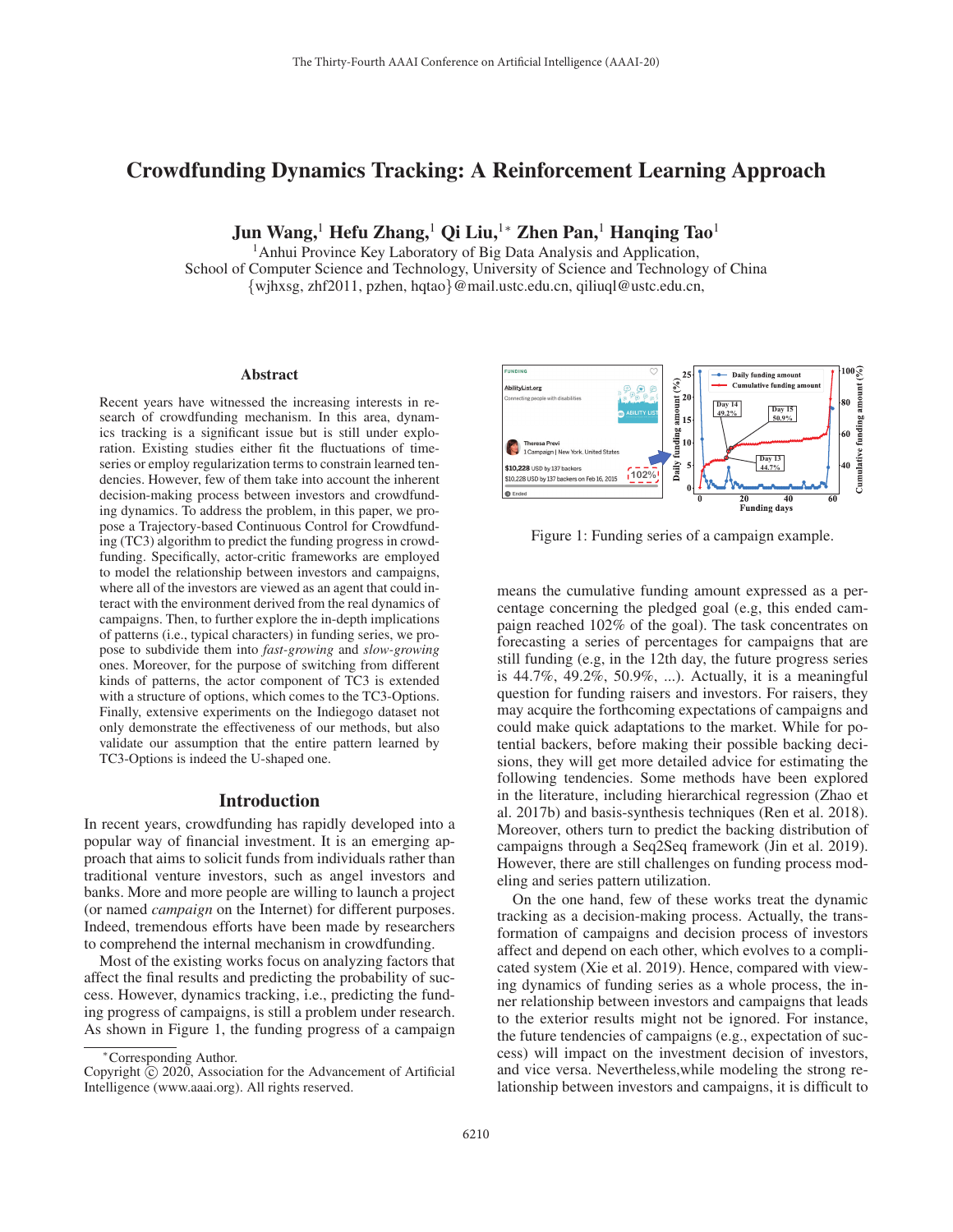reflect how previous backers' behaviors affect latecomers' choices, along with how backers make decisions based on prior contribution performance and future estimates.

On the other hand, it is also significant to combine series patterns while tracking the dynamics in crowdfunding. Though pattern-decomposition techniques have been investigated, in-depth implications of patterns are not reported. Indeed, the entire pattern of funding series has been examined by Kuppuswamy and Bayus (2017), i.e., U-shaped pattern. Figure 1 shows a typical example for explaining what exactly the U-shaped pattern means. In other words, more contributions are likely to occur at the very beginning and ending of the funding period, as compared to the middle time. The sharp increases in the initial stage are partly because of raisers' social effect and partly due to the irrational investment behaviors which can be explained by the "Herd Effect". While the rises in the last phase are caused by "Goal Gradient Effect" (Kuppuswamy and Bayus 2017). Hence, to precisely utilize the entire U-shaped pattern, automatically switching mechanism is required to change between subpatterns in pace with different periods of funding cycles.

To tackle the challenges above, we first propose a model named Trajectory-based Continuous Control for Crowdfunding (TC3). Specifically, we adopt a Markov decision process (MDP) to describe the interactions between investors and campaigns. To clearly indicate all factors that influence the decisions of investors, reinforcement learning methods, especially actor-critic frameworks are employed. In our approach, the inner transformation of campaigns is regarded as an *environment*. While the *agent*, which interacts with the environment, is the union of investors, along with a sub-component *critic* to estimate future expectations. Secondly, to explicitly discriminate different sub-patterns in the entire U-shaped pattern, we propose to subdivide the entire pattern into *fast-growing* and *slow-growing* parts. Then, inspired by the idea in the hierarchical reinforcement learning area that segmenting the states and generating corresponding sub-policies, we propose TC3-Options to predict the funding progress of campaigns. With the help of a options structure, TC3-Options provides the capability of switching between different sub-patterns automatically, which means the typical U-shaped pattern behind the funding series could be precisely utilized. Finally, we conduct extensive experiments on a real-world dataset. The experimental results clearly validate that our method can predict more accurately than other state-of-the-art methods and can properly select sub-policies according to different sub-patterns.

### Related Work

The related works of our study can be divided into two categories: crowdfunding and reinforcement learning.

Crowdfunding. With the growing popularity of crowdfunding, scholars have done much research and analysis from different perspectives (Zhao et al. 2019; Liu et al. 2017; Zhao et al. 2017a; Zhang et al. 2019b). Most of the previous works could be grouped into three categories: analyzing the influential factors (Burtch, Ghose, and Wattal 2013; Kuppuswamy and Bayus 2017; Mollick 2014; Hoegen, Steininger, and Veit 2018), predicting the funding results (i.e., success of failure) (Li, Rakesh, and Reddy 2016; Lee, Lee, and Kim 2018; Yu et al. 2018; Zhang et al. 2019a; Kaminski and Hopp 2019) and tracking the funding dynamics (Zhao et al. 2017b; Ren et al. 2018), etc. Among qualitative factors, what should be mentioned is that some scholars are committed to exploring the social effects in crowdfunding, especially the "Herd Effect" and the "Goal Gradient Effect" (Shen, Krumme, and Lippman 2010; Herzenstein, Dholakia, and Andrews 2011; Kuppuswamy and Bayus 2017), which uncovers a typical and significant pattern in funding series, i.e., U-shaped pattern. For the success rate prediction task, the accuracy can be improved by combining deep learning (DL), natural language processing (NLP) and transfer learning (TL) techniques. However, simply predicting final outcomes can not reveal the detailed process in the rest of the funding cycles. When it comes to dynamics tracking, Zhao et al. (2017b) employs a hierarchical regression model that could predict funding amounts in both campaignlevel and perk-level, while other researchers adopt Fourier transformation to capture various patterns hidden behind the funding series (Ren et al. 2018). However, it seems that none of these works consider the inner decision-making process between investors and campaigns, which leads to exterior funding results.

Reinforcement Learning. Developed from Markov decision processes (MDP) (Sutton and Barto 2018), deep reinforcement learning (DRL) has been proved to be a huge success in many domains, such as games (Mnih et al. 2015; Hessel et al. 2018), robotics (Kober, Bagnell, and Peters 2013; Haarnoja et al. 2018) and recommender systems (Chen et al. 2019; Liu et al. 2019). Existing methods could be divided into two categories: value-based methods, where policies are indirectly acquired according to the estimated value function, and policy-based methods, where policies are directly parameterized (Sutton et al. 2000). Gradually, actor-critic (AC) frameworks that incorporate policy gradient methods with value estimation techniques have become a mainstream (Degris, Pilarski, and Sutton 2012). Among AC methods, Lillicrap et al. (2015) proposed Deep Deterministic Policy Gradient (DDPG) algorithm, which is more effective when it comes to continuous action space. While in the area of hierarchical reinforcement learning, options structure is a popular framework for temporal abstraction (Sutton, Precup, and Singh 1999). In this framework, state, action and policy seem to respectively have a hierarchical structure from different views. Moreover, the option-critic architecture was proposed under the actorcritic frameworks (Bacon, Harb, and Precup 2017).

Although reinforcement learning technique is suitable for circumstances under which previous outputs affect the following inputs, leading to complex changes in series, it could hardly be directly applied to track funding dynamics due to the following two reasons. First, primitive objective functions of reinforcement learning merely pay attention to maximize future rewards, while the prediction of history still needs to be considered when forecasting funding progress. Secondly, intra-option policy gradient theorem should be adapted for the deterministic case.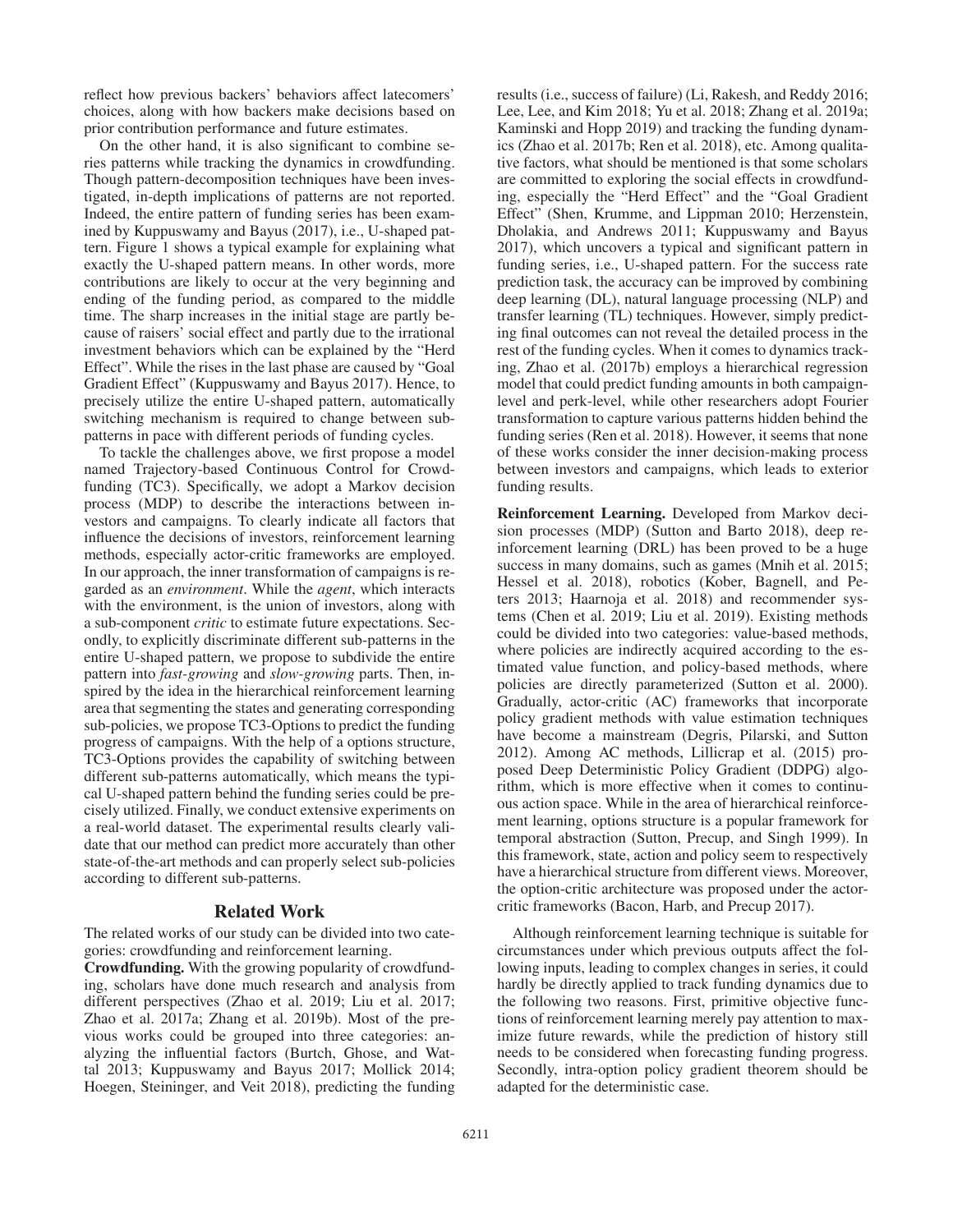

Figure 2: The framework of our TC3 and TC3-Options.

# TC3 and TC3-Options

In this section, we first formally introduce the research problem, followed by the overview of basic TC3 model and final TC3-Options model. Then, we introduce the technical details in both of the models.

Table 1: Main mathematical notations.

| Symbol                            | Description                                                   |
|-----------------------------------|---------------------------------------------------------------|
| $\bm{X}^i$                        | static features of campaign $i$                               |
|                                   | dynamic features of campaign $i$ in day $t$                   |
| $\frac{c_t^i}{p_t^i} \hat{p}_t^i$ | true funding progress of campaign $i$ in day $t$              |
|                                   | estimated funding progress of campaign $i$ in day $t$         |
| $s_t$                             | state from environment in day t                               |
| $a_t$                             | action from actor in day t                                    |
| $r_t$                             | reward from environment in day t                              |
| $\omega_t$                        | option chosen by actor in day t                               |
| $\mu(s)$                          | deterministic policy that chooses actions                     |
| Q(s,a)                            | function that evaluates the action $\alpha$ in state $\alpha$ |
| $(\omega s)$                      | stochastic policy that chooses options                        |
| $s, \omega$                       | termination probability in state s and option $\omega$        |

### Problem Statement

First, we assume the process of decision-making in crowdfunding as follows. Before an investor determines whether she would contribute or not, she is likely to watch a detailed description of the campaign, including the whole story. Along with static information, some changeable information such as current funding progress, number of backers, all the updates and comments are also visible. Furthermore, the estimate of future trend is also a crucial factor that deserved to be taken into account. Finally, if the investor makes up her mind to support the campaign, she could select one perk, of which funds needed and return gained vary.

Specifically, campaign  $i$  can be represented by a tuple  $(X^i, C^i, P^i)$ . Precisely,  $X^i$  denotes static features which consist of basic information of a campaign, i.e., campaign description, perk information, a pledged goal, etc.  $C^i$  and

 $P<sup>i</sup>$  stand for dynamic features and cumulative funding progress respectively. They are both sequential data. For example,  $P_{1:T}^i = p_1^i, p_2^i, ..., p_T^i$ , where  $\dot{T}$  is the funding du-<br>ration that the campaign pledges. Given the previous traration that the campaign pledges. Given the previous trajectory of campaign *i* (i.e.,  $C_{1:T-\tau}^i = c_1^i, c_2^i, ..., c_{T-\tau}^i$  and<br>  $D^i = c_1^i c_2^i$  and  $c_3^i$  the soal is to predict the sequently  $P_{1:T-\tau}^i = p_1^i, p_2^i, \ldots, p_{T-\tau}^i$ , the goal is to predict the se-<br>ries of funding progress in the following  $\tau$  (e.g.  $\tau = 5$ ) ries of funding progress in the following  $\tau$  (e.g.,  $\tau = 5$ ) days (i.e.,  $P_{T-\tau+1:T}^{i} = p_{T-\tau+1}^{i}, p_{T-\tau+2}^{i}, ..., p_{T}^{i}$ ). Here,  $p_{t}^{i}$  is a percentage between 0 and 1. Moreover, the dynamic features of campaign i (i.e.,  $c_t^i$ ) in the t-th day are composed of a comments vector  $v_t^i$  and a day information vector  $d_t^i$ a comments vector  $v_t^i$  and a day information vector  $d_t^i$ .

# An Overview of TC3 and TC3-Options

The overview of our basic TC3 is shown in Figure 2. After modeling the problem with a MDP, our approach could be generally viewed as two parts, namely an environment and an agent, along with reward signals to measure the prediction results. Specifically, the environment applies a GRU layer to integrate heterogeneous feature from campaigns while the agent includes the components of an actor and a critic. The predictions of funding progress are the outputs of the actor. While the critic is able to estimate future trends that could instruct the actor and improves the accuracy of estimates through the reward signals. Finally, we propose the TC3-Options to capture the U-shaped pattern, in which the actor is specially designed with a structure of options.

### MDP Formulation

To particularly model the influence between behaviors of investors and dynamics of campaigns, we regard the whole of the former as one agent while thinking of the latter as an environment that can be changed by the agent. Then we apply single-agent reinforcement learning techniques to let them interact with each other. In particular, the environment is simulated from true transformation of campaigns and could be partly unchangeable (e.g., comments) and partly variable (e.g., funding progress).Therefore, we could define *reward* function from the errors between true and estimated dynam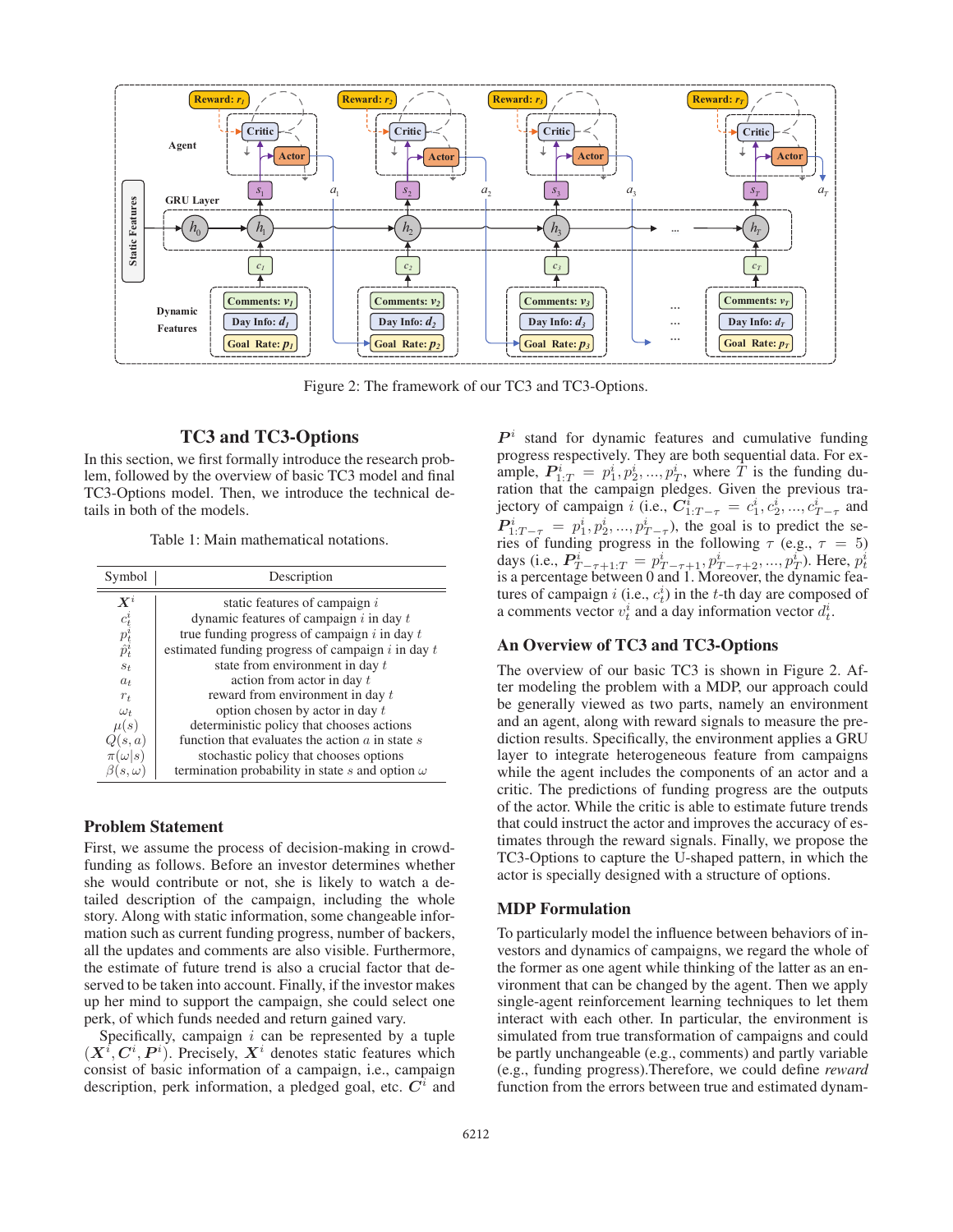ics. Specifically, we model the problem described above as a MDP which comprises: a *state space* S, an *action space* A and a *reward function* R. Without defining *state transition distribution* P, we adopt model-free methods. In addition, a *policy*  $\mu$  is directly applied to select actions according to states, which is also our learning goal. Formally, we define the *state*, *action*, *reward* in this problem as follows.

State. Here, we use a Gated Recurrent Unit (GRU) (Chung et al. 2014) layer to capture the information of dynamic inputs (i.e., day information and comments). We denote the hidden states represented by GRU layer as  $h_t$ , which is also the defined state of the environment, i.e.,  $s_t = h_t$ . An extra explanation is needed that only dynamic features of the current day would be inputted and the GRU layer would aggregate useful information since the first day of the campaign, which might not contradict with the Markov assumption in the decision-making process of investors.

Action. The possible percentages of the pledged goals make up the action space, which is a continuous one. Due to the unbalanced popularity of campaigns, some may rise to hundreds of times of the goals while some only achieve less than one percent. Applying deterministic policy, the output of the actor component directly means the estimated funding progress in the next day, i.e.,  $a_t = \hat{p}_{t+1}$ . Then, to learn from quite various results that come from a series of changes, we replace the true funding progress  $p_{t+1}$  in the dynamic features of the next day as the estimated one.

**Reward.** After observing state  $s_t$  and taking action  $a_t$ , immediate reward  $r_t$  with respect to  $(s_t, a_t)$  needs to be returned, for measuring the error between the selected action (i.e., estimated funding progress) and the optimal action (i.e., true funding progress) in the current day. The primitive goal of reinforcement learning is to maximize discounted return  $G_t$  from the current t-th day to the end of funding cycles, i.e.,  $G_t = \sum_{\tau=t}^{N} \gamma^{\tau-t} r_{\tau}$ , where  $\gamma$  is the discounted factor. Hence, we select a positive, continuous and differentiable function that decreases monotonically as the absolute error increases. In addition, to avoid violent fluctuation, the moving average technique might be required.

### Components of TC3 and TC3-Options

In this subsection, we will first introduce the loss functions of the actor and critic components in the basic TC3. They are denoted by  $L_{actor}$  and  $L_{critic}$  respectively. Furthermore, the actor is extended with a structure of options and Intra-option deterministic policy gradient is derived in that sense.

Basic TC3. Here, we derive how the actor predicts the funding progress based on the loss functions with respect to future estimates (i.e.,  $L_{fu}$ ) and past experiences (i.e.,  $L_{pa}$ ).

Actually, the actor and critic component are both parametric neural networks. While the learning goal of our models is exactly the policy, namely the function that approximated by the actor, which directly maps hidden state space to action space, i.e.,  $a_t = \mu_\theta(s_t)$  where  $\theta$  denotes the parameters in the actor component. Meanwhile, the critic component evaluates the policy with respect to state-action pairs, denoted by  $Q(s, a)$ . Equally, it learns to estimate the future expectations of accumulated rewards, which measures the errors between possible and true future transformation after taking current action. In the t-th day, while the agent receives the immediate reward  $r(s_t, a_t)$ , it could be updated by minimizing the mean square of one-step temporal differences  $\delta_t$ , as shown in the following equations:

$$
\delta_t = r_t + \gamma Q(s_{t+1}, a_{t+1}) - Q(s_t, a_t),
$$
  
\n
$$
L_{critic} = E_{s_t \sim \rho^\mu} \delta_t^2.
$$
 (1)

On the other hand, taking advantage of estimated values from the critic, the actor is partly aimed at taking actions that could maximize discounted return  $G_t = \sum_{\tau=t}^{N} \gamma^{\tau-t} r_{\tau}$ , which equally means selecting actions that can minimize the which equally means selecting actions that can minimize the  $L_{fu}$  after the t-th day, where

$$
L_{fu}(\mu_{\theta}) = -E_{s_t \sim \rho^{\mu}} \left[\sum_{\tau=t}^{N} \gamma^{\tau-t} r(s_{\tau}, \mu_{\theta}(s_{\tau}))\right].
$$
 (2)

Here,  $\rho^{\mu}(s_t)$  means the distribution of state  $s_t$  under the policy  $\mu$  and there is no need to compute the gradient of discounted return with respect to this state distribution (Silver et al. 2014). Due to the reward  $r<sub>\tau</sub>$  is determined by the action  $a_{\tau}$  and  $a_{\tau} = \mu_{\theta}(s_{\tau})$ , the  $L_{fu}$  is finally with respect to the policy u. of which the parameters are denoted by  $\theta$ policy  $\mu$ , of which the parameters are denoted by  $\theta$ .

While according to *Deterministic Policy Gradient Theorem* (Silver et al. 2014), the actor can be improved in the direction of the gradient of the critic, i.e.,

$$
\nabla_{\theta} L_{fu} = -E_{s_t \sim \rho^{\mu}} [\nabla_{\theta} \mu_{\theta}(s_t) \nabla_a Q^{\mu}(s_t, a_t)|_{a_t = \mu_{\theta}(s_t)}].
$$
\n(3)

As shown in Equation 3, the gradient of  $L_{fu}$  is the negative expectation of the product of two gradients. While the former is the gradient of policy  $\mu(s_t)$  with respect to  $\theta$ , the latter is the gradient of value function  $Q^{\mu}(s_t, a_t)$  with respect to action  $a_t$ , where  $a_t$  is determined by  $\mu$ . Here, all expectations are actually realized by Monte-Carlo sampling.

Additionally, the actor should not only estimate the future influence but also predict the funding progress based on experienced real trajectories, namely minimizing the mean square errors between actual funding progress  $p_{\tau}$  and estimated one  $\hat{p}_{\tau}$  before the t-th day. Considering the relationship between  $a_{\tau}$  and  $\hat{p}_{\tau}$  that  $a_{\tau} = \hat{p}_{\tau+1}$ , this part of loss function  $L_{pa}$  can be written as:

$$
L_{pa} = \frac{1}{t-1} \sum_{\tau=2}^{t} (\hat{p}_{\tau} - p_{\tau})^2 = \frac{1}{t-1} \sum_{\tau=2}^{t} (a_{\tau-1} - p_{\tau})^2.
$$
 (4)

From a practical viewpoint, it could also be regarded as a form of regularization because we want the agent to simulate future changes as closely as possible to the real ones. In other words, the actor should be updated in the direction with the maximum likelihood, especially in the initial stage where the gradient direction of the critic is uncertain.

Actor with Options. Here, we introduce how the actor component in TC3 is extended with a structure of options. After adapting previous loss functions, a defined termination loss function  $L_{term}$  is added to the final  $L_{actor}$ .

In the beginning, we provide an informal intuition on utilizing the entire U-shaped pattern under the framework of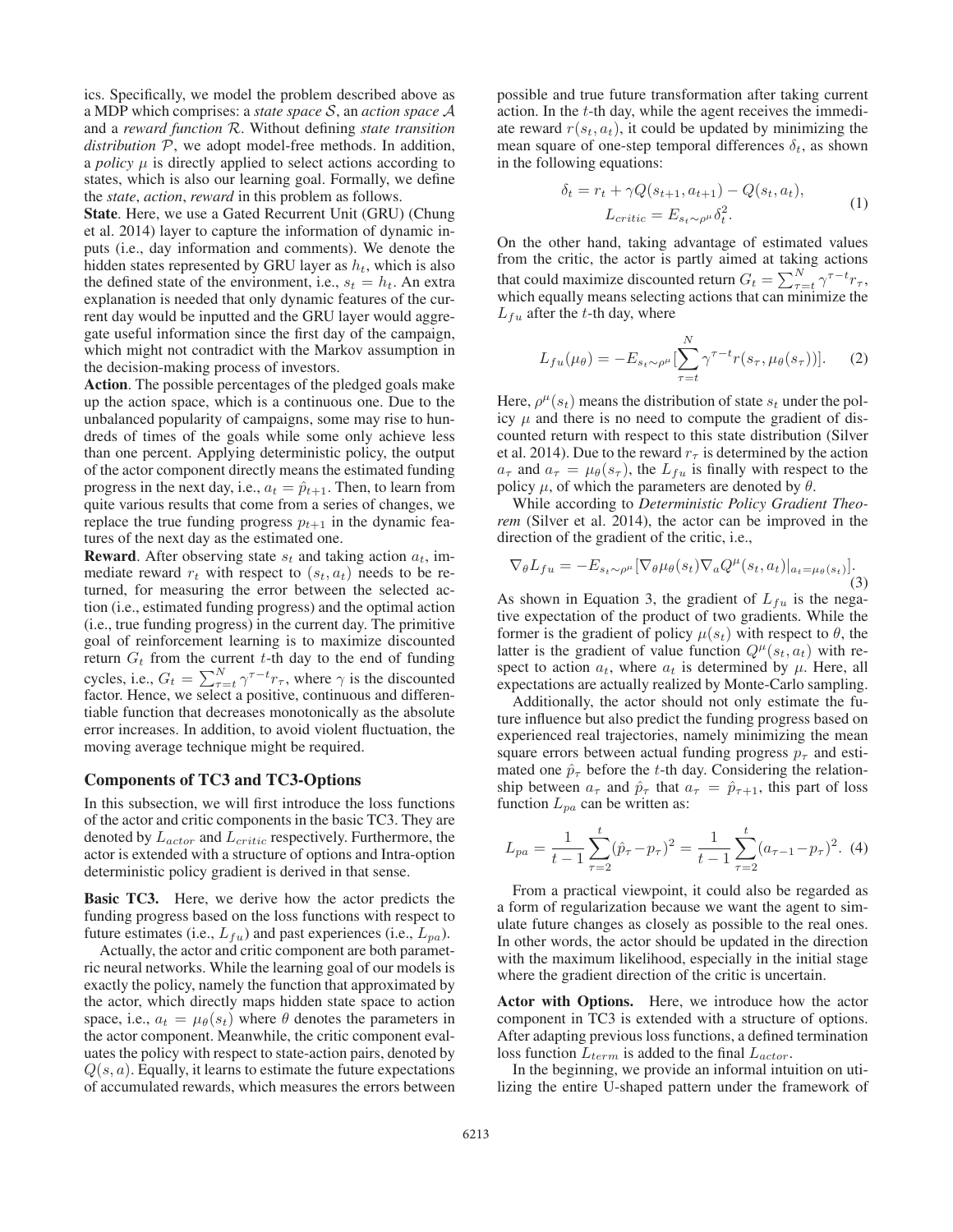

Figure 3: Actor with a structure of options.

options. After judging the stage where a campaign is in, the actor will take a sub-policy to capture those fast-growing sub-patterns (i.e., gain an optimistic prediction) if the campaign is in the beginning period or the ending period but close to the goals. On the contrary, it will switch to another sub-policy to capture slow-growing sub-patterns (i.e., obtain a smoother result) if the campaign is in the phase where the increase is gentle. To that end, primitive policy  $\mu$  defined in the previous subsection is diversified with separate parameters and a high-level policy  $\pi$  is needed to select proper  $\mu$ .

Formally, an option  $\omega$  could be represented by a tuple  $(I_{\omega}, \mu_{\omega}, \beta_{\omega})$ . Specifically,  $I_{\omega}, \mu_{\omega}$  and  $\beta_{\omega}$  denote initial states, low-level policy and termination function of option  $\omega$ respectively. The set of initial states with respect to option  $\omega$  is a subset of the state space. In this work, we follow the assumption that all states are available to every option (Bacon, Harb, and Precup 2017). The primitive policy  $\mu_{\omega}(s)$  is the deterministic low-level policy, opposite to the stochastic high-level policy  $\pi(\omega|s)$ . The termination function decides the probability whether the agent will quit the current option.

As shown in Figure 3, in the  $t$ -th day, the observation is the state  $s_t$  and the option of last day  $\omega_{t-1}$ . If terminating, the agent would select a new option  $\omega_t$  according to stochastic high-level policy  $\pi(\omega|s_t)$ , otherwise  $\omega_t = \omega_{t-1}$ . Then, the action to be taken is determined by  $\mu_{\omega_t}(s_t)$ . With next state  $s_{t+1}$  received, the agent terminates this option in the next day with the probability of  $\beta_{\omega_t}(s_{t+1})$ .

Under specific circumstances where low-level policy  $\mu$  is stochastic, *Intra-Option Policy Gradient Theorem* has been derived (Bacon, Harb, and Precup 2017). However, we employ a deterministic one here. The corresponding loss functions should be modified. The basic idea behind the following equations is that state-option pair  $(s, \omega)$  now performs as an extension of the primitive state. Hence,  $Q(s, a)$ ,  $\mu_{\omega}(s)$ and  $\beta_{\omega}(s)$  are adjusted to  $Q(s, \omega, a)$ ,  $\mu(s, \omega)$  and  $\beta(s, \omega)$ respectively.

We first modify the loss function of  $Q(s, \omega, a)$ . The idea of one-step temporal-difference is still effective, only if the probability of termination with respect to the current option  $\omega_t$  and the next state  $s_{t+1}$  is considered. Specifically,  $U(\omega_t, s_{t+1})$  is introduced to compute one-step estimated values. If the termination does not happen, the original estimated value  $Q(s_{t+1}, \omega_t, a_t)$  can be directly applied. However, if terminating, the greedy approach is employed to estimate through the maximum of all options, i.e.,

$$
U(\omega_t, s_{t+1}) = (1 - \beta(s_{t+1}, \omega_t))Q(s_{t+1}, \omega_t, a_t) + \beta(s_{t+1}, \omega_t) \max_{\tilde{\omega}} Q(s_{t+1}, \bar{\omega}, a_{t+1}).
$$
 (5)

As a result,  $L_{critic}$  could still be represented by the mean square error of modified  $\delta_t$ :

$$
\delta_t = r + \gamma U(\omega_t, s_{t+1}) - Q(s_t, \omega_t, a_t),
$$
  

$$
L_{critic} = E_{s_t \sim \rho^\mu} \delta_t^2.
$$
 (6)

When it comes to  $L_{fu}$ , analogous to Equation 3, deterministic form of Intra-option (i.e., low-level) policy gradient with respect to the extended state  $(s, \omega)$  could be written as:

$$
\nabla_{\theta} L_{fu} = -E_{(s_t, \omega_t) \sim \rho^{\mu}} [\nabla_{\theta} \mu_{\theta}(s_t, \omega_t) \nabla_a Q(s_t, \omega_t, a_t)],
$$
\n(7)

where the gradient of  $Q$  with respect to  $\alpha$  should be computed in the case of  $a_t = \mu_\theta(s_t, \omega_t)$ .

Finally, we follow the *Termination Gradient Theorem* (Bacon, Harb, and Precup 2017) to formulate the loss of the termination function, i.e.,

$$
A(s_{t+1}, \omega_t) = Q(s_{t+1}, \omega_t, a_{t+1}) - \max_{\overline{\omega}} Q(s_{t+1}, \overline{\omega}, a_{t+1}),
$$

$$
L_{term} = \beta(s_{t+1}, \omega_t) A(s_{t+1}, \omega_t),
$$

where the one-step evaluation  $Q(s_{t+1}, \omega_t, a_{t+1})$  from the critic indicates an update margin of the termination function, with the baseline reduction technique (Schulman et al. 2015) applied for stability.

# Training Strategy

While the final  $L_{critic}$  in the TC3 and TC3-Options are directly described in the Equation 1 and 6 respectively, the  $L_{actor}$  in both of our models are composed of different parts.<br>Considering another obvious prior, that the funding

Considering another obvious prior that the funding progress of a campaign increases monotonously, we add the following restriction:

$$
L_{reg} = \sum_{t=2}^{T} (\hat{p}_t - \hat{p}_{t-1})^2 I_{[\hat{p}_t < \hat{p}_{t-1}]},
$$
 (8)

where the square errors of adjacent predicted funding progress are penalized only when  $\hat{p}_{t-1}$  is greater than  $\hat{p}_t$ .

As a result, when it comes to  $L_{actor}$  in the basic TC3, the losses of future estimates, i.e.,  $L_{fu}$  and past experiences, i.e.,  $L_{pa}$  are combined, along with  $L_{reg}$ :

$$
L_{actor} = L_{fu} + \lambda_1 L_{pa} + \lambda_2 L_{reg}.
$$
 (9)

While  $L_{actor}$  in the TC3-Options still needs to integrate the loss of termination function, i.e.,  $L_{term}$ :

$$
L_{actor} = L_{fu} + \lambda_1 L_{pa} + \lambda_2 L_{reg} + \lambda_3 L_{term}.
$$
 (10)

Here, we do not prescribe how to acquire high-level policy  $pi$  since many approaches could be utilized such as primitive policy gradient, planning or temporal difference updates. However, computing  $Q(s, \omega, a)$  in addition to  $\pi(\omega|s)$ seems to be wasteful. Therefore, we obtain  $\pi$  according to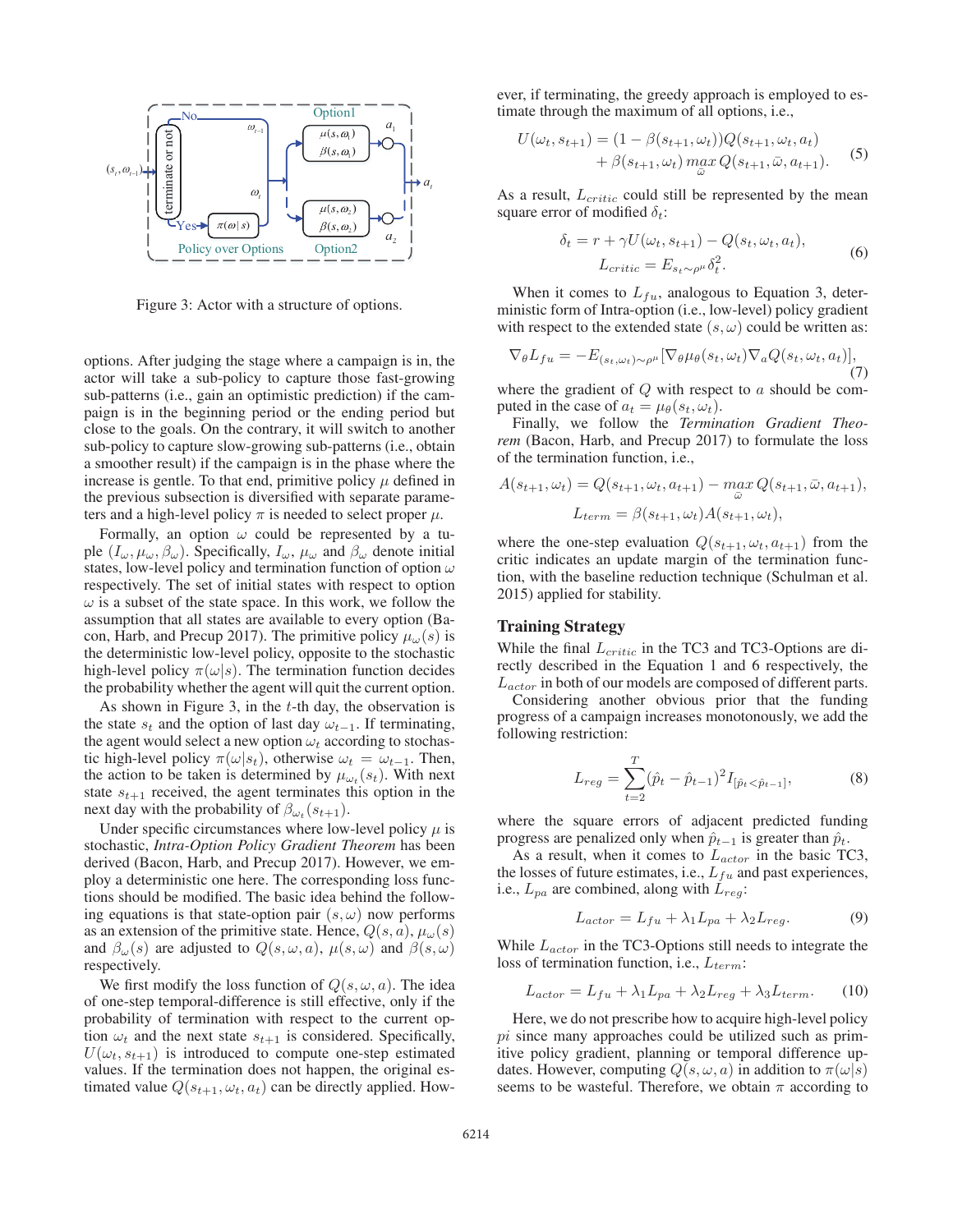$Q(s, \omega, a)$ , with adaptive epsilon greedy policy adopted to keep the balance between exploration and exploitation.

Some other tricks may need to be explained. The first one is copying the actor and critic network to the target ones. While the update of parameters in the target networks is delayed (Lillicrap et al. 2015). Secondly, we store complete trajectories in the experience replay (i.e.,  $H_{1:T}$  =  $s_1, a_1, r_1, s_2, a_2, r_2, ..., s_T, a_T, r_T$  instead of one-step interactions (i.e.,  $H_{t:t+1} = s_t, a_t, r_t, s_{t+1}$ ) (Heess et al. 2015). The common purposes are for learning more stably in addition to accelerating the convergence.

### Experiments

In this section, we first introduce the dataset we collect from *Indiegogo*. Then, the detailed experimental setup follows. Finally, the results of experiments are demonstrated, especially the validation of the U-shaped pattern.

## Dataset Description

We collect a real-world dataset from Indiegogo, which is a famous reward-based crowdfunding platform. The dataset includes 14,143 launched campaigns from July 2011 to May 2016, soliciting over 18 billion funds from 217,156 backers. In addition, there are totally 98,923 perks and 240,922 comments, along with 1,862,097 backing records. According to the statistics, in our dataset, 62.54% of campaigns have pledged funding duration between 30 and 60 days. However, there are still 7.14% of campaigns whose funding duration is between 15 and 25 days.

| Level         | <b>Features</b>            | <b>Type</b> |
|---------------|----------------------------|-------------|
|               | campaign description       | textual     |
| <b>Static</b> | perk description           | textual     |
|               | campaign's category        | categorical |
|               | creator's type             | categorical |
|               | funding duration           | numerical   |
|               | pledged goal               | numerical   |
|               | number of perks            | numerical   |
|               | number of comments         | numerical   |
|               | max/min/avg price of perks | numerical   |
| Dynamic       | comments                   | textual     |
|               | number of day started      | numerical   |
|               | number of day left         | numerical   |
|               | current schedule           | numerical   |

Table 2: The information of features

# Experimental Setup

Parameter Setting. For the static features of campaigns, we adopt one-hot encoding for categorical features and word2vec embedding (Mikolov et al. 2013) for textual features (each with a 50-dimensional vector). Finally, all kinds of static features are concatenated to 182-dimensional vectors. While for the dynamic features, they are 19 dimensional vectors composed of textual comments (16 dimensional by word2vec embedding), day information (2 dimensional) and current funding progress. Specially, all kinds of features are scaled by Min-Max normalization.

Additionally, considering the shortest funding duration of campaigns in our training data and testing data is 15, we set the length of days to be predicted to be 6, 7, 8, 9, 10 respectively. With respect to the coefficients of regularization terms, we set  $\lambda_1$ ,  $\lambda_2$  and  $\lambda_3$  to be 100, 1 and 1 respectively. Evaluation Metrics. First we randomly select 10% of all campaigns in our dataset as the testing set. Then, considering the task is to predict the series of funding progress for campaigns in the future, we adopt the following three metrics to evaluate the performance, i.e., root mean square error (RMSE), mean absolute error (MAE) and mean absolute percentage error (MAPE). Specifically, for campaign  $i$  with pledged duration of  $T$  days, given its series of real funding process in the final  $\tau$  days (i.e.,  $p_{T-\tau+1}^i, p_{T-\tau+2}^i, ..., p_T^i)$  and the series of predicted fund-<br>ing process  $(i, \hat{z}_i^i, \hat{z}_i^i, \hat{z}_i^i)$ , the performance ing process (i.e.,  $\hat{p}_{T-\tau+1}^i, \hat{p}_{T-\tau+2}^i, ..., \hat{p}_T^i$ ), the performance<br>could be measured by could be measured by:

$$
MAE = \frac{1}{I * \tau} \sum_{i=1}^{I} \sum_{k=1}^{\tau} \left| p_{T-\tau+k}^{i} - \hat{p}_{T-\tau+k}^{i} \right|, \tag{11}
$$

$$
RMSE = \sqrt{\frac{1}{I * \tau} \sum_{i=1}^{I} \sum_{k=1}^{\tau} (p_{T-\tau+k}^{i} - \hat{p}_{T-\tau+k}^{i})^2}, \quad (12)
$$

$$
MAPE = \frac{100\%}{I * \tau} \sum_{i=1}^{I} \sum_{k=1}^{\tau} \left| \frac{p_{T-\tau+k}^{i} - \hat{p}_{T-\tau+k}^{i}}{p_{T-\tau+k}^{i}} \right|.
$$
 (13)

# Benchmark Methods.

- VAR *(Vector Autoregression)* (Sims 1980) models generalize the univariate autoregressive (AR) model by allowing for more than one evolving variable.
- RFR *(Random Forest Regression)* is one of the ensemble methods that could balance different regression results of all decision trees.
- SWR *(Switching Regression)* (Zhao et al. 2017b) is a variant of regression model that combines campaign-level and perk-level regression results.
- MLP *Multi-layer Perceptron* (Bengio and others 2009) is a kind of artificial neural network that performs well in dealing with high-dimensional features.
- **SMP-A** (Jin et al. 2019) is a variant of Seq2Seq model that using an encoder to track the history dynamics and a decoder to predict the future dynamics, along with the monotonously increasing prior.
- TC3 is our proposed basic model to utilize actor-critic architecture to simulate decision-making process between investors and campaigns.
- TC3-Options is the complete model that combine basic TC3 with a structure of options to utilize the U-shaped pattern in crowdfunding.

### Experimental Results

Performance on Funding Progress Prediction. Here, we demonstrate the performance comparisons on the funding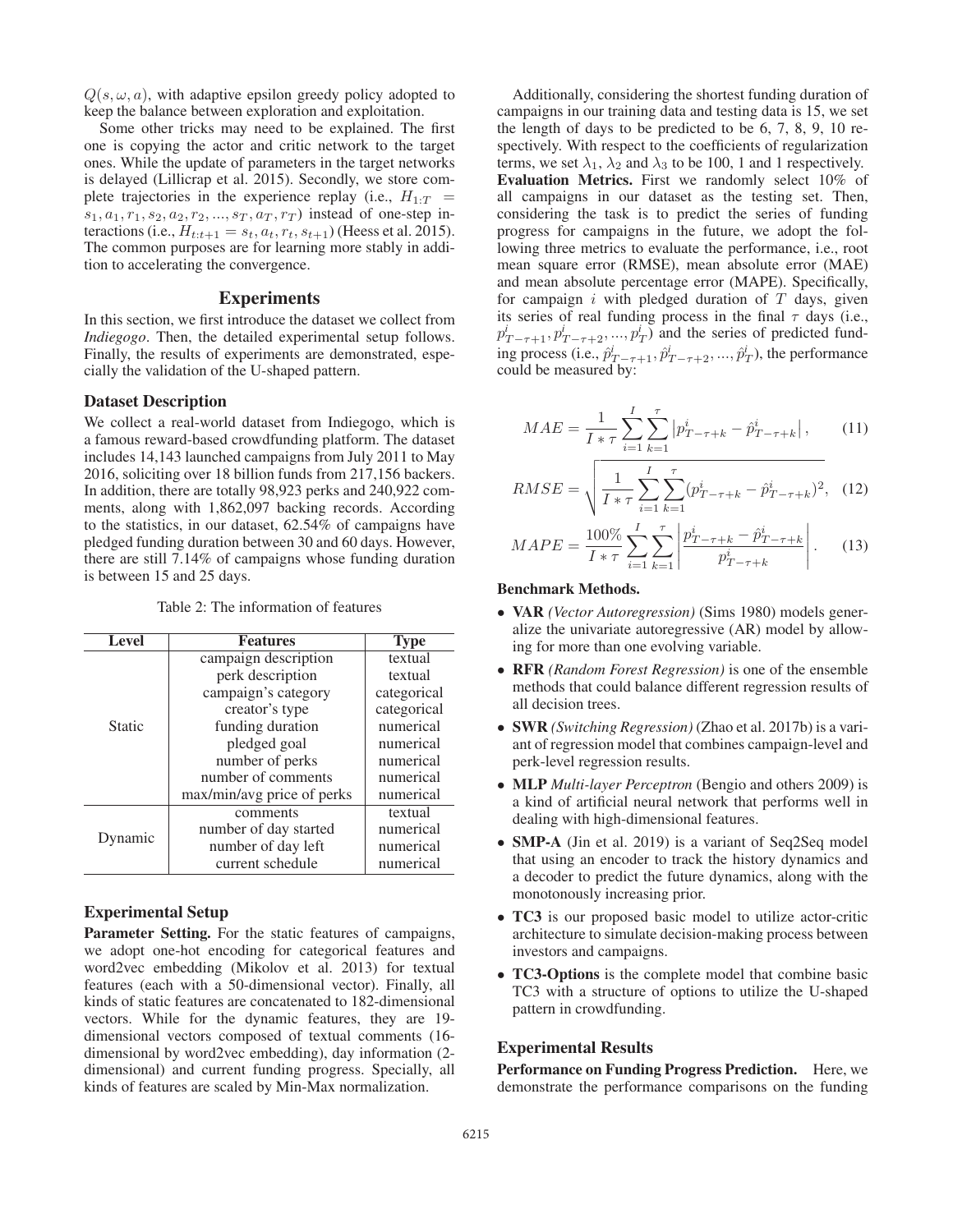| <b>Test Length</b> | Metric      | <b>VAR</b> | <b>RFR</b> | <b>SWR</b> | <b>MLP</b> | $SMP-A$ | TC <sub>3</sub> | TC3-Options |
|--------------------|-------------|------------|------------|------------|------------|---------|-----------------|-------------|
| 6-day              | <b>MAE</b>  | 0.1245     | 0.1392     | 0.1104     | 0.0648     | 0.0372  | 0.0234          | 0.0201      |
|                    | <b>RMSE</b> | 0.1935     | 0.2115     | 0.1695     | 0.1368     | 0.0927  | 0.0681          | 0.0435      |
|                    | <b>MAPE</b> | 41.23%     | 40.23%     | 35.03%     | 22.54%     | 12.82%  | 11.72%          | $9.05\%$    |
| 7-day              | <b>MAE</b>  | 0.1668     | 0.1533     | 0.1365     | 0.0990     | 0.0399  | 0.0258          | 0.0237      |
|                    | <b>RMSE</b> | 0.2790     | 0.2535     | 0.2046     | 0.1671     | 0.0963  | 0.0771          | 0.0495      |
|                    | <b>MAPE</b> | 52.65%     | 46.15%     | 36.21%     | 26.97%     | 13.66%  | 12.27%          | $9.27\%$    |
| 8-day              | <b>MAE</b>  | 0.1515     | 0.1443     | 0.1317     | 0.0921     | 0.0420  | 0.0267          | 0.0252      |
|                    | <b>RMSE</b> | 0.2574     | 0.2401     | 0.1989     | 0.1542     | 0.1080  | 0.0792          | 0.0504      |
|                    | <b>MAPE</b> | 47.84%     | 43.63%     | 35.65%     | 23.82%     | 12.58%  | 11.26%          | $8.76\%$    |
| $9$ -day           | <b>MAE</b>  | 0.1494     | 0.1437     | 0.1257     | 0.0960     | 0.0414  | 0.0258          | 0.0249      |
|                    | <b>RMSE</b> | 0.2466     | 0.2268     | 0.1944     | 0.1581     | 0.0942  | 0.0759          | 0.0483      |
|                    | <b>MAPE</b> | 44.84%     | 40.96%     | 34.15%     | 24.69%     | 11.91%  | $10.37\%$       | 8.18%       |
| $10$ -day          | <b>MAE</b>  | 0.1467     | 0.1338     | 0.1209     | 0.0987     | 0.0408  | 0.0249          | 0.0237      |
|                    | <b>RMSE</b> | 0.2394     | 0.2197     | 0.1905     | 0.1647     | 0.1011  | 0.0741          | 0.0465      |
|                    | <b>MAPE</b> | 42.38%     | 38.73%     | 32.20%     | 25.91%     | 11.31\% | 9.71%           | $7.60\%$    |

Table 3: Performance on Funding Progress Prediction.



Figure 4: The first 5 days performance of TC3 (left) and TC3-Options (right) (Test length = 10).

progress prediction task. Table 3 provides the results on RMSE, MAE, MAPE metrics, testing through last 6, 7, 8, 9, 10 days respectively. Overall, it could be observed that both of our proposed models (TC3, TC3-Options) outperform the other baselines in all cases, which indicates that modeling the decision process between investors and campaigns might be helpful when tracking the dynamics in crowdfunding, especially when future tendencies are specially considered. Secondly, compared with TC3, TC3-Options performs better, which suggests that utilizing a well-learned pattern would improve the accuracy of prediction. However, improvements between TC3 and TC3-Options are more evident in RMSE and MAPE metrics instead of MAE metrics. It is possible that the RMSE metric decreases because of the smoother distribution of errors while the MAPE metric falls due to the more accurate prediction when it comes to campaigns with fewer contributions. Thirdly, neural network models (MLP, SMP-A, TC3, TC3-Options) outperform the regression-based models (VAR, RFR, SWR) in a whole, which confirms that this kind of methods could better deal with high-dimensional features.

Furthermore, as the length of test days to be longer, the metrics do not show the monotonous increasing tendency,

which does not agree with intuition. To further explore this, we specially measure the everyday performance of our proposed TC3 and TC3-Options (the number of option is 2) from the 1st to the 5th day when the test length is 10 days. The results are shown in the Figure 4, which demonstrates that the error of the first and second day are smaller than the other days evidently. A likely explanation may be that since the length of test days is over one week, most campaigns are going through the gentle raise phrase at the beginning of the test period. As a result, smaller fluctuations seem to make it easier for the algorithm to predict. Actually, the MAPE of the first 5 days is 5.62%, compared with the following 5 days of which the value is 9.54%.

Table 4: Influence of #Options.

| #options    |        |        | 3      |           |        |
|-------------|--------|--------|--------|-----------|--------|
| <b>MAE</b>  | 0.0234 | 0.0201 | 0.0237 | 0.0246    | 0.0261 |
| <b>RMSE</b> | 0.0681 | 0.0435 | 0.0468 | 0.0531    | 0.0582 |
| <b>MAPE</b> | 11.72% | 9.05%  | 10.40% | $11.52\%$ | 11.06% |

Parameters Effects. In this subsection, we conduct a group of experiments to test the influence of numbers of options, where other parameters (length of test day, learning rate, training steps et al.) are kept the same. It should be reminded that when the number of option is 1, the TC3- Options model degenerates to the basic TC3 model. The results are shown in Table 4. It is obvious that our model performs best when the number of options is 2. However, the model does not learn better when the number increases, despite it still outperforms the basic TC3 model. A likely explanation is that the model is forced to learn more subpatterns hidden behind the data, while the data would not be complicated enough for so many patterns, hence, the model could be confused to select the proper option.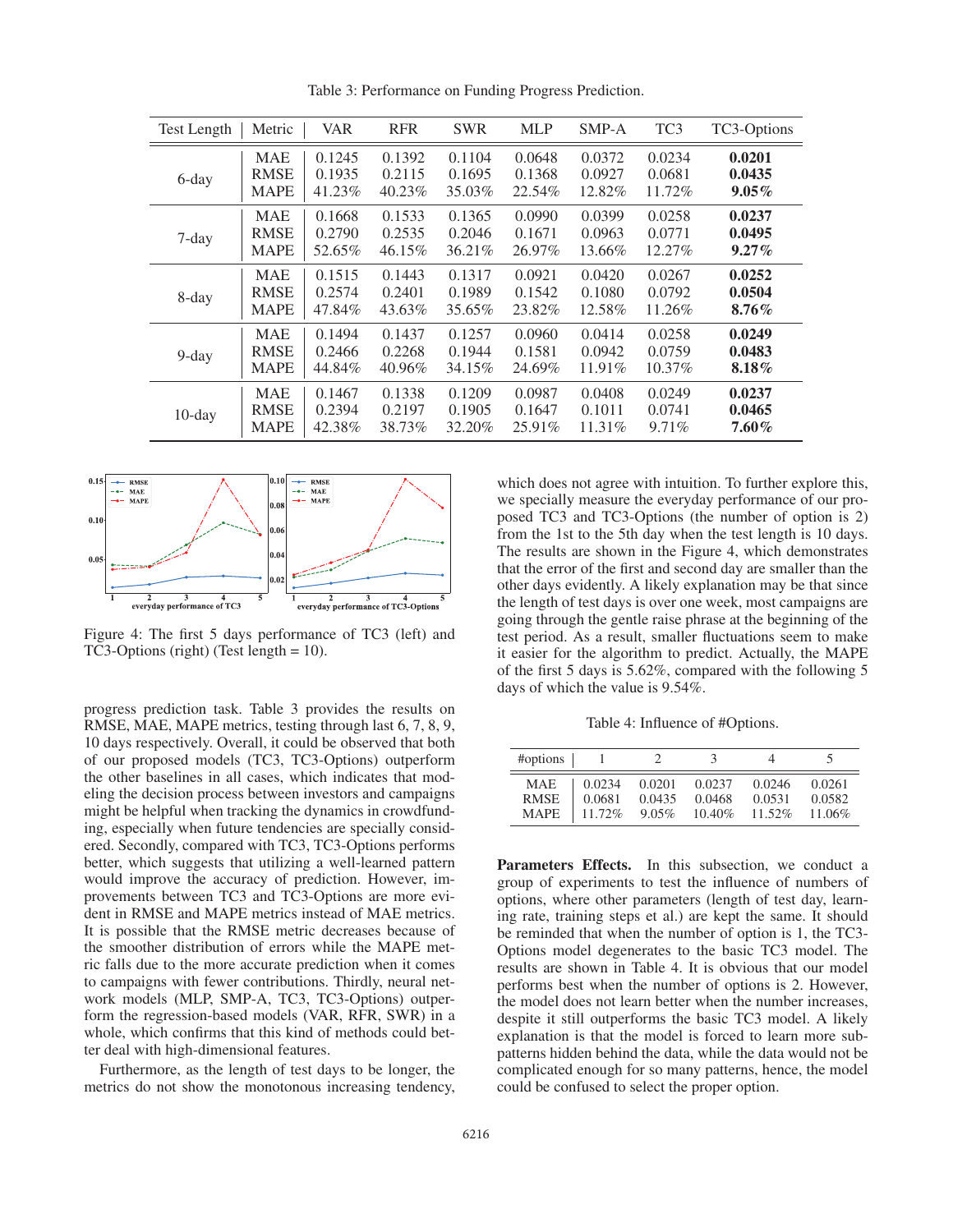

Figure 5: (a) Backing distribution from Dataset. (b) Termination value learned.

U-shaped Verification. Before we validate the learned Ushaped pattern, we conduct a statistical experiment to show the U-shaped pattern hidden behind the dataset. Concretely, we divide the whole funding cycle into eight parts according to the trajectory length and then calculate the mean percentage of the contributions. The results are shown on the Figure 5a, in which U-shaped pattern is obvious.

Finally, we verify whether or not the pattern learned by our model is the U-shaped pattern when the number of options is 2. Ideally, a well-trained high-level policy could select proper options according to input states, in addition to the termination function could instruct the appropriate probability to terminate in the current option. Significantly, it is not in every step that the high-level policy would select the option. Hence, a more effective approach is to observe the values of the termination function in every step. Owing to the experimental setting, the options would terminate with the probability of  $1-\beta(s,\omega)$ . If the termination value of the current option is low, the model is more likely to terminate and select a new option in the next day.

The average values of  $\beta(s,\omega_1)$  and  $\beta(s,\omega_2)$  in different periods are shown on the Figure 5b. The partition of the whole funding cycle is the same as above. Obviously, the results illustrate that the first option has high termination probability in the start and end stages while the second option shows relatively high termination value in the middle phase, which implies that the low-level policy  $\mu$  of the first option learns from the fast-growing sub-patterns while the policy of another option learns from the slow-growing sub-patterns. This could also be proved by the average difference of outputs between the two sub-policies described in the other y-axis, which discloses that mean outputs from  $\mu$ of Option 1 are all greater than those from  $\mu$  of Option 2.

### **Conclusions**

In this paper, we presented a focused study on forecasting dynamics in crowdfunding with an exploratory insight. Inspired by techniques of reinforcement learning, especially hierarchical reinforcement learning, we first propose a basic model which could forecast the funding progress based on the decision-making process between investors and campaigns. Then, through observing the typical U-shaped pattern behind the crowdfunding series, we design a specific actor component with a structure of options to fit for various sub-patterns in different stages of funding cycles. As a

result, we validated the effectiveness of our proposed TC3 and TC3-Options models by comparing with other state-ofthe-art methods. Moreover, extra experiments are conducted to demonstrate the entire pattern learned by TC3-Options is exactly the U-shaped one.

In the future, we will generalize this framework to capture dynamic pattern-switching process in other tasks that could be modeled as sequential decision-making processes.

# Acknowledgements

This research was partially supported by grants from the National Key Research and Development Program of China (No. 2016YFB1000904), the National Natural Science Foundation of China (Grants No. 61672483, 61922073), and the Science Foundation of Ministry of Education of China & China Mobile (No. MCM20170507). Qi Liu acknowledges the support of the Young Elite Scientist Sponsorship Program of CAST and the Youth Innovation Promotion Association of CAS (No. 2014299).

### References

Bacon, P.-L.; Harb, J.; and Precup, D. 2017. The optioncritic architecture. In *Thirty-First AAAI Conference on Artificial Intelligence*.

Bengio, Y., et al. 2009. Learning deep architectures for ai. *Foundations and trends* $(\overline{R})$  *in Machine Learning* 2(1):1–127.

Burtch, G.; Ghose, A.; and Wattal, S. 2013. An empirical examination of the antecedents and consequences of contribution patterns in crowd-funded markets. *Information Systems Research* 24(3):499–519.

Chen, M.; Beutel, A.; Covington, P.; Jain, S.; Belletti, F.; and Chi, E. H. 2019. Top-k off-policy correction for a reinforce recommender system. In *Proceedings of the Twelfth ACM International Conference on Web Search and Data Mining*, 456–464. ACM.

Chung, J.; Gulcehre, C.; Cho, K.; and Bengio, Y. 2014. Empirical evaluation of gated recurrent neural networks on sequence modeling. *arXiv preprint arXiv:1412.3555*.

Degris, T.; Pilarski, P. M.; and Sutton, R. S. 2012. Modelfree reinforcement learning with continuous action in practice. In *2012 American Control Conference (ACC)*, 2177– 2182. IEEE.

Haarnoja, T.; Zhou, A.; Abbeel, P.; and Levine, S. 2018. Soft actor-critic: Off-policy maximum entropy deep reinforcement learning with a stochastic actor. *arXiv preprint arXiv:1801.01290*.

Heess, N.; Hunt, J. J.; Lillicrap, T. P.; and Silver, D. 2015. Memory-based control with recurrent neural networks. *arXiv preprint arXiv:1512.04455*.

Herzenstein, M.; Dholakia, U. M.; and Andrews, R. L. 2011. Strategic herding behavior in peer-to-peer loan auctions. *Journal of Interactive Marketing* 25(1):27–36.

Hessel, M.; Modayil, J.; Van Hasselt, H.; Schaul, T.; Ostrovski, G.; Dabney, W.; Horgan, D.; Piot, B.; Azar, M.; and Silver, D. 2018. Rainbow: Combining improvements in deep